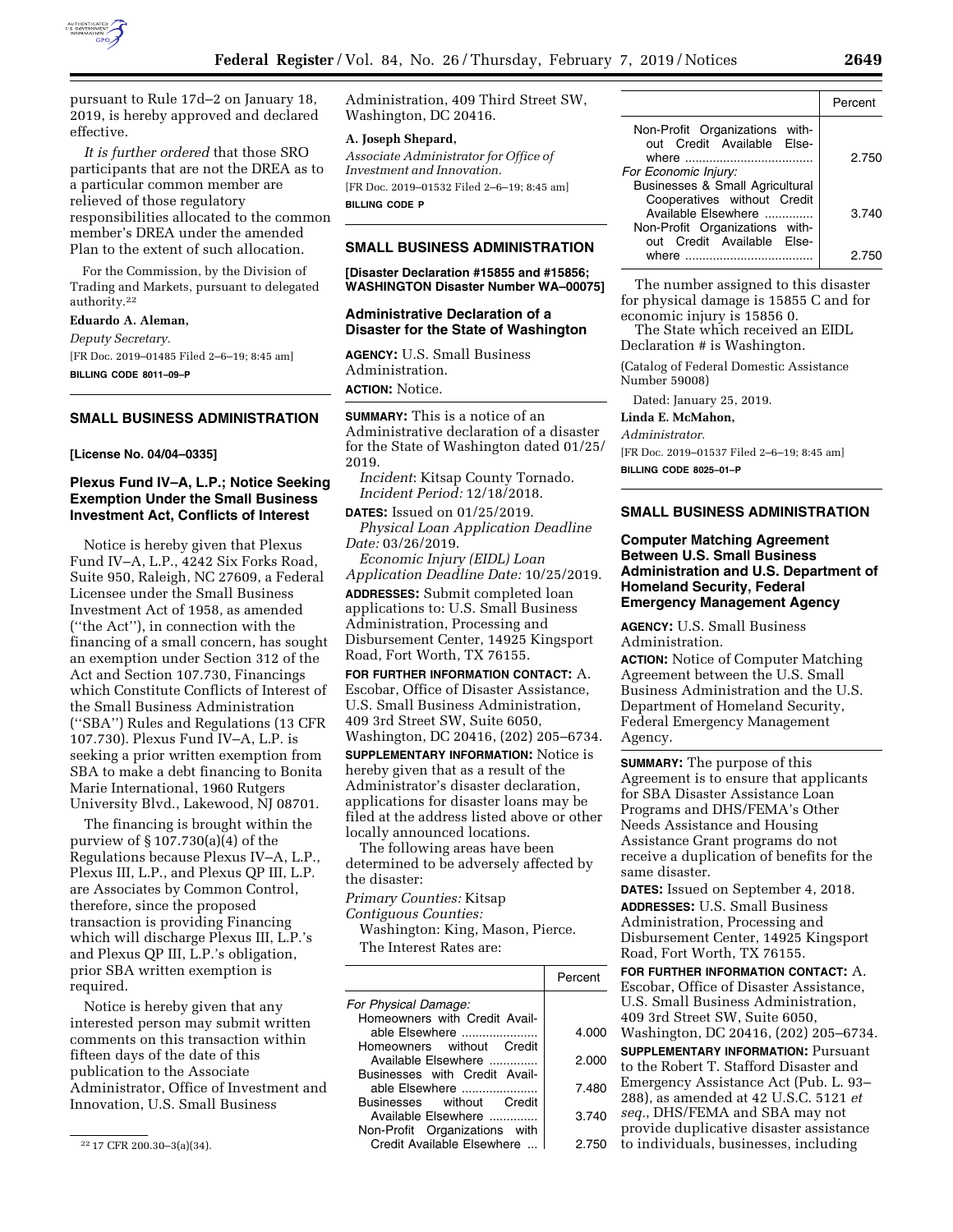Private-Not-for Profits (PNPs), or other entities for the same disaster or emergency losses. To accomplish this, DHS/FEMA and SBA will participate in a Computer Matching program to share data and financial/benefits award decisions of individuals, businesses, and/or other entities to verify eligibility for benefits, prevent duplicative aid from being provided in response to the same disaster or emergency, and recover aid when duplication of benefits is identified.

This Agreement establishes the Computer Matching program between DHS/FEMA and SBA. The Computer Matching program seeks to ensure that applicants for SBA Disaster Loans and DHS/FEMA Individuals and Households Program (IHP), which provides Other Needs Assistance (ONA) and Housing Assistance (HA), are eligible to receive benefits and do not receive a duplication of benefits for the same disaster. Additionally, the Computer Matching program seeks to establish or verify initial eligibility for DHS/FEMA and SBA disaster assistance as well as provide updates on disaster recipients SBA Loan status. This will be accomplished by matching specific DHS/FEMA disaster applicant data with SBA disaster loan application and decision data for a declared disaster, as set forth in this Agreement.

#### **James Rivera,**

*Associate Administrator for Disaster Assistance.* 

## **COMPUTER MATCHING AGREEMENT BETWEEN U.S. SMALL BUSINESS ADMINISTRATION AND U.S. DEPARTMENT OF HOMELAND SECURITY FEDERAL EMERGENCY MANAGEMENT AGENCY**

#### **I. INTRODUCTION**

The SMALL BUSINESS ADMINISTRATION (SBA) and the DEPARTMENT OF HOMELAND SECURITY, FEDERAL EMERGENCY MANAGEMENT AGENCY (DHS/FEMA) have entered into this Computer Matching Agreement (Agreement) pursuant to section (o) of the Privacy Act of 1974, (Privacy Act), 5 U.S.C. § 552a, as amended by the Computer Matching and Privacy Protection Act of 1988 (Pub. L. 100–503), and as amended by the Computer Matching Privacy Protection Act Amendments of 1990 (Pub. L. 101–508, 5 U.S.C. § 552a(p) (1990)). For purposes of this Agreement, both SBA and DHS/FEMA are the recipient agency and the source agency as defined in 5 U.S.C. § 552a(a)(9) and (11). For this reason, the financial and administrative responsibilities will be evenly distributed between SBA and

DHS/FEMA unless otherwise set forth in this agreement.

## **II. PURPOSE AND LEGAL AUTHORITY**

### **A. Purpose of the Matching Program**

Pursuant to the Robert T. Stafford Disaster and Emergency Assistance Act (Pub. L. 93–288), as amended at 42 U.S.C. § 5121 et seq, DHS/FEMA and SBA may not provide duplicative disaster assistance to individuals, businesses, including Private-Not-for Profits (PNPs), or other entities for the same disaster or emergency losses. To accomplish this, DHS/FEMA and SBA will participate in a Computer Matching program to share data and financial/ benefits award decisions of individuals, businesses, and/or other entities to verify eligibility for benefits, prevent duplicative aid from being provided in response to the same disaster or emergency, and recover aid when duplication of benefits is identified.

This Agreement establishes the Computer Matching program between DHS/FEMA and SBA. The Computer Matching program seeks to ensure that applicants for SBA Disaster Loans and DHS/FEMA Individuals and Households Program (IHP), which provides Other Needs Assistance (ONA) and Housing Assistance (HA), are eligible to receive benefits and do not receive a duplication of benefits for the same disaster. Additionally, the Computer Matching program seeks to establish or verify initial eligibility for DHS/FEMA and SBA disaster assistance as well as provide updates on disaster recipients SBA Loan status. This will be accomplished by matching specific DHS/FEMA disaster applicant data with SBA disaster loan application and decision data for a declared disaster, as set forth in this Agreement.

#### **B. Legal Authority**

This Agreement is executed in compliance with the Privacy Act and other statutes discussed in this Agreement, their implementing regulations, and related notices and guidance.

1. The Robert T. Stafford Disaster and Emergency Assistance Act, as amended (Stafford Act), 42 U.S.C. § 5121 et seq., requires each federal agency that administers any program that provides financial assistance as a result of a major disaster or emergency to assure that no individual or entity receives duplicate financial assistance under any program or from insurance or any other source, 42 U.S.C. § 5155(a). The Stafford Act requires DHS/FEMA or SBA (whichever agency provided the duplicative

assistance) to recover all duplicative assistance from the recipient, when the head of such agency considers it to be in the best interest of the Federal Government, 42 U.S.C. § 5155(c).

2. Pursuant to Section 408(i) of the Stafford Act, 42 U.S.C. § 5174(i), in carrying out Section 408 (Federal Assistance to Individuals and Households), DHS/FEMA is directed and authorized to ''develop a system, including an electronic database,'' to:

- 1. Verify the identity and address of recipients of assistance to provide reasonable assurance that payments are made only to an individual or household that is eligible for such assistance by sharing personally identifiable information (PII);
- 2. Minimize the risk of making duplicative payments or payments for fraudulent claims;
- 3. Collect any duplicate payment on a claim, or reduce the amount of subsequent payments to offset the amount of any such duplicate payment;
- 4. Provide instructions to recipients of assistance regarding the proper use of any such assistance, regardless of how such assistance is distributed; and
- 5. Conduct an expedited and simplified review and appeal process for an individual or household whose application for assistance is denied.

3. FEMA collects and maintains personally identifiable information of individuals who apply for FEMA disaster assistance under Section 408 of the Stafford Act. In accordance with the Privacy Act of 1974, DHS/FEMA is authorized to provide States (impacted by disasters) with access to DHS/ FEMA's electronic records of individuals and households receiving assistance in order for the States to make available any additional State and local assistance to the affected individuals and households. The provision of these records is further allowed under Routine Uses H.1 and R of the DHS/FEMA Disaster Recovery Assistance Files System of Records, 78 Fed. Reg. 25,282 (April 30, 2013). RU H.1 states that DHS/FEMA may disclose applicant information to other federal agencies and agencies of state, tribal, and local governments to prevent duplication of benefits and/or to address unmet needs of eligible, ineligible, or partially eligible FEMA applicants. RU R permits FEMA to share information to other federal, state, local, or tribal government agencies, and voluntary organizations under approved computer matching efforts.

4. Pursuant to the Debt Collection Improvement Act of 1996, 31 U.S.C.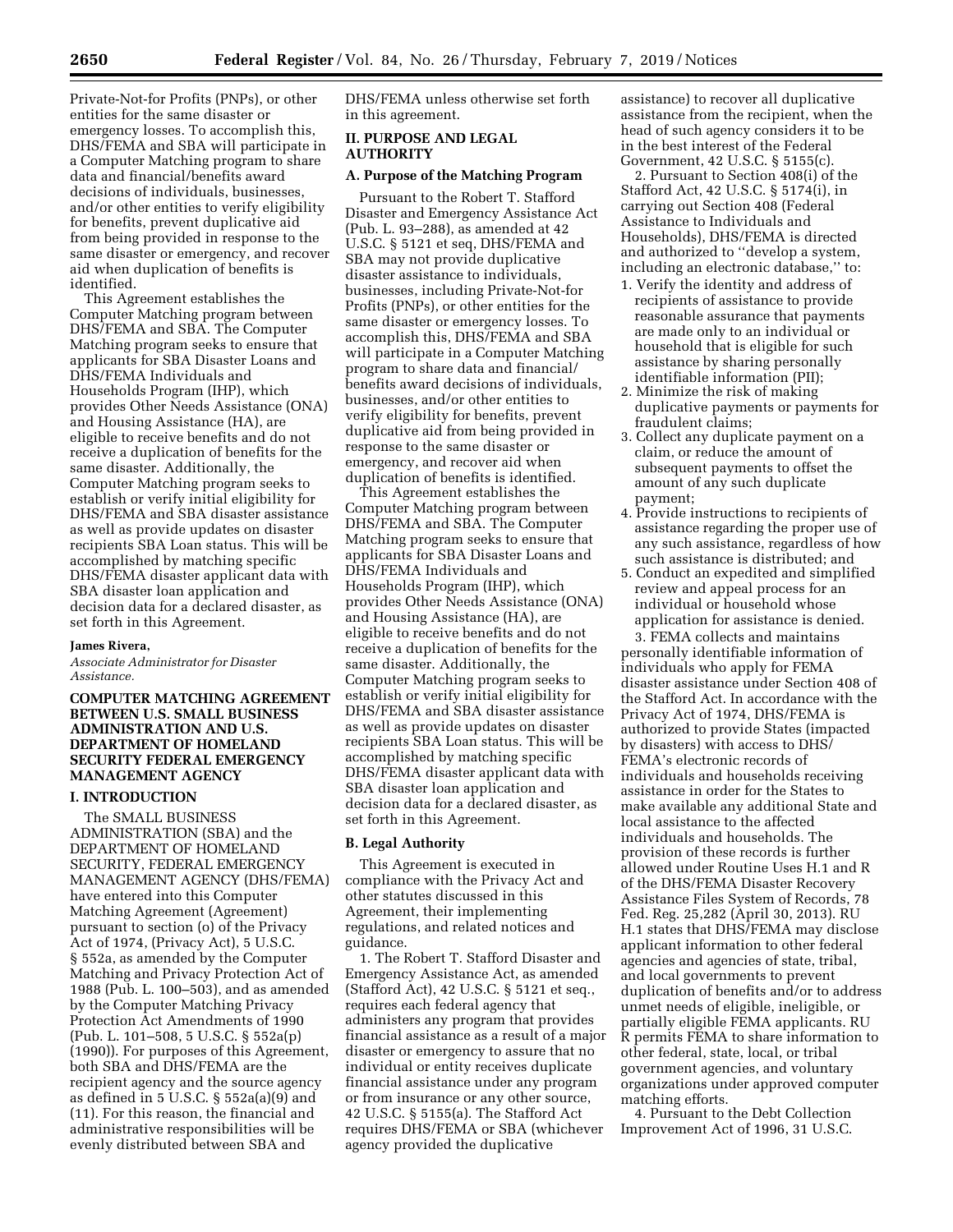agencies are required to collect the taxpayer identification number (i.e., Social Security Number) of each person who receives payments from the federal government; and each person doing business with the federal government is required to furnish his or her taxpayer identification number.

A. For the purposes of 31 U.S.C. § 7701, a person is considered to be doing business with the federal government if the person is:

i. A lender or servicer in a federal guaranteed or insured loan program administered by a federal agency;

ii. An applicant for, or recipient of, a federal license permit, right-of-way, grant or benefit payment administered by a federal agency;

iii. A contractor of a federal agency;

iv. Assessed a fine, fee, royalty or penalty by a federal agency;

v. In a relationship with a federal agency that may give rise to a receivable due to that agency, such as a partner of a borrower in or a guarantor of a federal direct or insured loan administered by the federal agency.

Each federal agency must inform each person required to disclose his or her taxpayer identification number of the agency's intent to use such number for purposes of collecting and reporting on any delinquent amounts arising out of such person's relationship with the federal government.

5. Fraud, waste, and abuse prevention efforts pursuant to the aforementioned statutory authorities are also applicable to certain FEMA-administered pilot programs, designed to provide alternative or additional federal disaster assistance programs. 6 U.S.C. §§ 776–777.

6. SBA's legal authority to make disaster loans to repair, rehabilitate or replace property, real or personal, damaged or destroyed without duplicating benefits is contained in section 7(b)(1) of the Small Business Act, 15 U.S.C. § 636 (b) (1), provided that such damage or destruction is not compensated for by insurance or otherwise.

7. SBA regulation 13 CFR § 123.108 requires that grant assistance received from FEMA's Individuals and Households Program (IHP) that duplicates the damage covered by the SBA loan must be deducted from the SBA disaster loan eligibility.

8. SBA is allowed to share information with DHS/FEMA pursuant to Routine uses (f) and (g) of SBA-020 Disaster Loan Case Files System of Records, 74 FR 14911 (April 1, 2009).

### **III. JUSTIFICATION AND EXPECTED RESULTS**

#### **A. Justification**

DHS/FEMA collaborates with the SBA in determining applicant eligibility for Other Needs Assistance (ONA). ONA is a provision of IHP, authorized by section 408(e) of the of the Robert T. Stafford Disaster Relief and Emergency Assistance Act (Stafford Act), that provides financial assistance for disaster-related necessary expenses and serious needs that are not covered by insurance or provided by any other source. There are two categories of ONA: Non-SBA-dependent ONA and SBA-dependent ONA. Non-SBAdependent ONA is assistance DHS/ FEMA provides for funeral, medical, dental, childcare, and miscellaneous expenses without regard to whether a disaster survivor may obtain a SBA loan. SBA-dependent ONA is assistance where the disaster survivor must first apply to SBA for a loan for personal property, moving and storage, and transportation expenses before DHS/ FEMA provides assistance for these expenses. 44 CFR 206.119 (a)(1) and 206.191(d)(2).

The Small Business Act authorizes the SBA to provide low-interest disaster loans to applicants who have sustained damage in a disaster. An applicant must meet a minimum income test, which the SBA establishes, to be considered for a loan. DHS/FEMA refers the applicant's registration to SBA if the applicant's income meets SBA minimum guidelines. Once referred to SBA, the applicant must apply for a SBA lowinterest disaster loan which is based on credit-worthiness. All denied applicants are referred back to DHS/FEMA for possible SBA-dependent ONA. DHS/ FEMA will provide assistance for SBAdependent ONA if the applicant's SBA loan application is denied or if their income does not meet the SBA minimum threshold to warrant a SBA referral. However, if SBA approves the applicant's loan application and the applicant does not accept the loan, DHS/FEMA will not provide any SBAdependent ONA to that applicant.

SBA provides low-interest, long-term Federal disaster loans to homeowners, renters, businesses of all sizes and private, non-profit organizations to help repair or replace privately-owned property that was damaged or destroyed in a declared disaster event. SBA disaster loan assistance is for uninsured, underinsured or otherwise uncompensated disaster losses only. A disaster survivor's SBA disaster loan eligibility is determined by total amount of disaster losses, as verified by SBA,

less recoveries such as insurance, FEMA grant assistance and other sources. In the normal sequence of delivery, a disaster survivor will initiate the Federal disaster assistance process by registering with FEMA. If the survivor's reported household income is above a minimum threshold, as provided to FEMA by SBA, they will be referred to the SBA disaster loan program and encouraged to apply for disaster loan assistance. After the survivor submits an SBA disaster loan application, SBA will determine loan eligibility by estimating the applicant's disaster losses and verifying other assistance received, including insurance, FEMA grant assistance and other recoveries.

DHS/FEMA and SBA coordinate to ensure that ONA and SBA disaster loans do not cause a duplication of benefits for the same type of assistance. DHS/ FEMA and SBA provide benefits for the same type of assistance: personal property damage, moving and storage expenses, and transportation assistance. Additionally, the amount of aid provided by SBA impacts the amount of assistance FEMA provides. This matching program ensures disaster survivors are not receiving duplicative benefits from both agencies.

It is also recognized that the programs covered by this Agreement are part of a Government-wide initiative, Executive Order 13411—Improving Assistance for Disaster Victims (August 29, 2006). This order mandates DHS/FEMA to identify and prevent duplication of benefits received by individuals, businesses, or other entities for the same disaster. That initiative and this matching program are consistent with Office of Management and Budget (OMB) guidance on interpreting the provisions of the Computer Matching and Privacy Protection Act of 1988, 54 Fed. Reg. 25818 (June 19, 1989); and OMB Circular A-130, Appendix I, ''Federal Agency Responsibilities for Maintaining Records about Individuals.''

#### **B. Expected Results**

The matching program is to ensure that benefits provided to disaster survivors by DHS/FEMA and SBA are not duplicated. By way of the DHS/ FEMA disaster registration identification (ID) number, DHS/FEMA and SBA are able to identify the applications received from mutual DHS/ FEMA and SBA disaster survivors.

By the nature of the sequence of delivery, as outlined in FEMA Regulation, 44 CFR Section 206.191, survivors that register with FEMA for possible disaster assistance and meet SBA's minimum income requirements are automatically referred to SBA for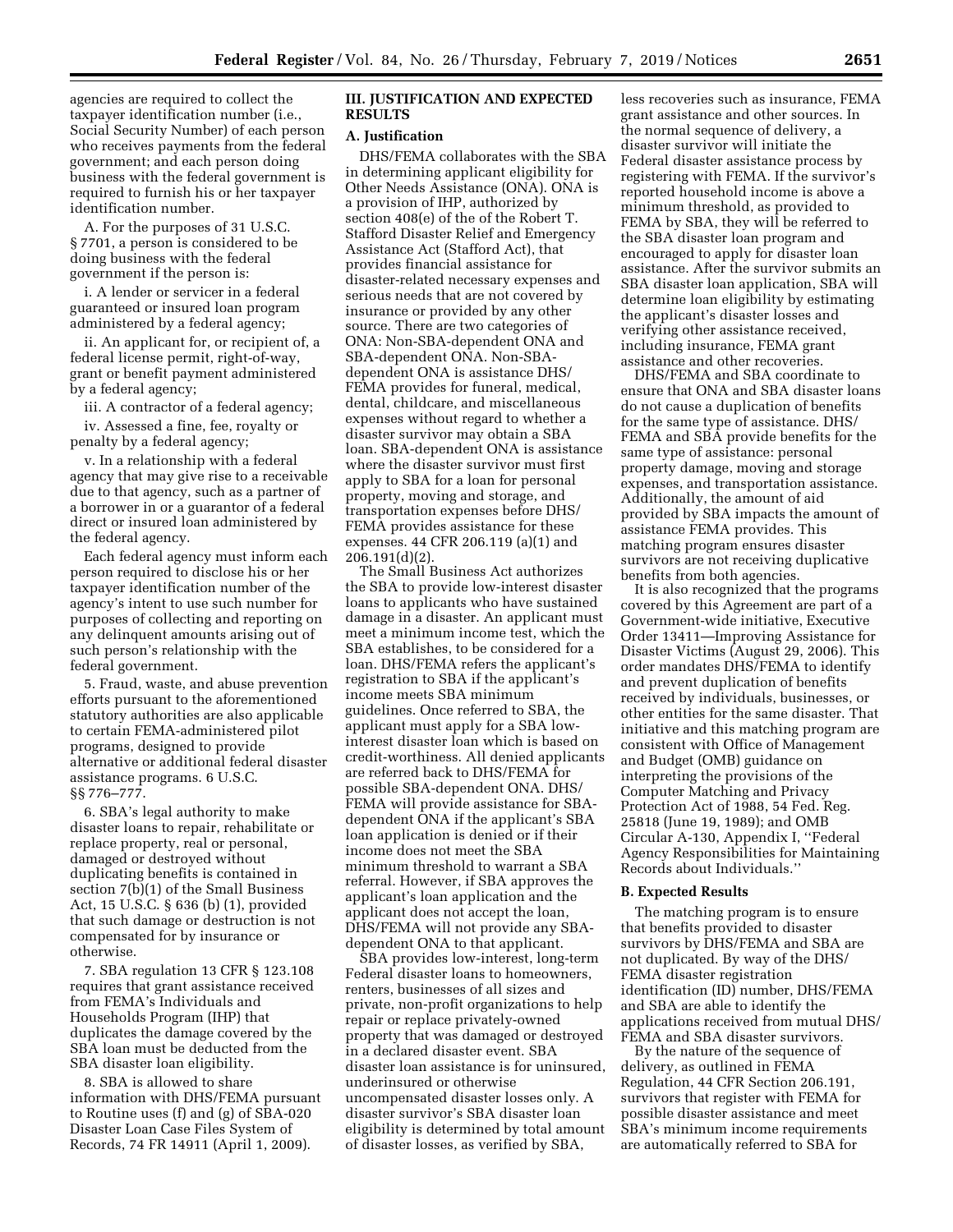possible loan assistance to homeowners and renters. The Agreement helps to identify instances where the same disaster survivor has submitted applications to both FEMA and SBA, which could result in a duplication of benefits. Since FY 2015<sup>1</sup> the use of the Agreement has identified 166,234 instances where the same disaster survivor submitted applications to both agencies, a yearly average of 83,117. Over that same time period, SBA approved 62,258 loans to home owners and renters totaling more than \$4 billion. This is a yearly average of 31,129 loan files identified with a potential duplication of benefits, with an average loan amount of \$64,819. Once the computer match identifies a potential duplication of benefits, SBA staff manually review the files to determine whether a DOB exists and the amount of the duplication of benefits. In FY 2016 and 2017, SBA declined 376 loans due to recoveries from other sources. The verified loss amount for these declined loans totaled more than \$23.3 million, an average of \$62,042 per loan application declined due to other recoveries.

Prior to the use of this computer match, SBA loan officers used standalone PCs to access FEMA's system, National Emergency Management Information System-Individual Assistance (NEMIS-IA). Without the computer matching Agreement, SBA staff performed a manual checking process to avoid a duplication of benefits. This duplication of benefits check procedure took approximately 10- 12 minutes per loan application and was performed on all loan applications, not just the approved loans. The matching program between SBA and FEMA will save the federal government nearly \$2.5 million.2

#### **IV. RECORDS DESCRIPTION**

As required by the Privacy Act's subsection 552a(o)(1)(C), the following is a description of the records that will be matched:

#### **A. Systems of Records and Estimated Number of Records Involved**

DHS/FEMA accesses records from its Disaster Recovery Assistance Files system of records, as provided by the DHS/FEMA–008 SORN, through its NEMIS-IA system, and matches them to the records that SBA provides from its SBA–020 Disaster Loan Case Files, 74

Fed. Reg. 14,911 (April 1, 2009) system of records.

SBA uses its Disaster Credit Management System (DCMS) to access records from its Disaster Loan Case Files system of records, and match them to the records that DHS/FEMA provides from its Disaster Recovery Assistance Files system of records. Under this agreement, DHS/FEMA and SBA exchange data to: 1) check for initial registrations, 2) check for the duplication of benefits, and 3) update the SBA Loan Status.

## *Records Estimate*

SBA and DHS/FEMA intend to match records after any disaster in which FEMA provides IHP assistance or SBA awards disaster loans. The estimated number of records SBA and DHS/FEMA will match following any disaster fluctuate based on the size and impact area of the disaster and depend upon the number of individuals that are affected. The damage type and cost will be determined after the disaster, and cannot easily be estimated, as the scale and impact of each disaster is unique.

#### **B. Description of the Match**

The three types of match processes, for initial registration, duplication of benefits, and status updates, are described below.

1. DHS/FEMA—SBA Automated Import/Export Process for Initial Registrations.

a. SBA is the recipient (i.e. matching) agency. SBA will match records from its Disaster Loans Case Files system of records, as identified in Section (1c), applications and information accessed via the DCMS, to the records extracted and provided by DHS/FEMA from its DHS/FEMA Disaster Recovery Assistance Files system of records, as identified in Section II.B.

b. DHS/FEMA will provide SBA the data elements identified in the current NEMIS-IA Disaster Assistance Improvement Program (DAIP) Interface Control Document (ICD) (See Appendix A), which includes but is not limited to the following information: Applicant's FEMA Registration ID Number; applicant's personally identifiable information, which includes name, address, social security number, and date of birth; damaged property information; insurance policy data; property occupant data; vehicle registration data; and flood zone and flood insurance data.

c. SBA will conduct the match against the Disaster Loans Case Files system of records via DCMS using the FEMA Disaster ID number, FEMA Registration ID number, Product (Home/Business),

and Registration Occupant Social Security number (SSN) to create a New Pre-Application. The records SBA receives are of DHS/FEMA applicants who are referred to SBA for disaster loan assistance. Controls on the DHS/ FEMA export of data are in place to ensure that SBA only receives unique and valid referral records.

d. When SBA matches its records to those provided by DHS/FEMA, two types of matches are possible: a full match and a partial match. A full match exists when an SBA record matches a DHS/FEMA record on each of the following data fields: FEMA Disaster ID number, FEMA Registration ID number, Product (Home/Business), and Registration Occupant Social Security Number (SSN). A partial match exists when an SBA record matches a DHS/ FEMA record on one or more, but not all of the data fields listed above. If an exact (full) match is found among SBA records for the current imported record, the current record is automatically marked as a duplicate by the system with appropriate comments inserted to indicate the corresponding record that matched. If a partial match is found during the import process, the record is routed for manual examination, investigation, and resolution to determine whether it is truly a duplicate record.

2. DHS/FEMA—SBA Duplication of Benefits Automated Match Process:

a. Both DHS/FEMA and SBA will act as the recipient (i.e. matching) agency. SBA will extract and provide to DHS/ FEMA data from its Disaster Loans Case Files system of records, as identified in Section (1c), and accessed via the DCMS. DHS/FEMA will match the data SBA provides to records in its Disaster Recovery Assistance Files system of records, as identified in Section II.B., accessed through NEMIS-IA System, via the FEMA Registration ID number. SBA will issue a data call to DHS/FEMA requesting that DHS/FEMA return any records for which NEMIS-IA found a match. For each match found, DHS/ FEMA sends all of its applicant information that it collects during the registration process to SBA so that SBA may match these records with its registrant data in the DCMS. SBA's DCMS manual process triggers an automated interface to query NEMIS-IA, using the FEMA Registration ID number as the unique identifier.

b. DHS/FEMA will return the following fields for the matching DHS/ FEMA record, if any: FEMA Disaster Number; FEMA Registration ID number; applicant and if applicable, co-applicant name; damaged dwelling address, phone number, SSN, damaged property

<sup>&</sup>lt;sup>1</sup>The SBA data period is from October 1, 2015 through December 31, 2017.

<sup>2</sup>For more information, please see the SBA Cost Benefit Analysis document.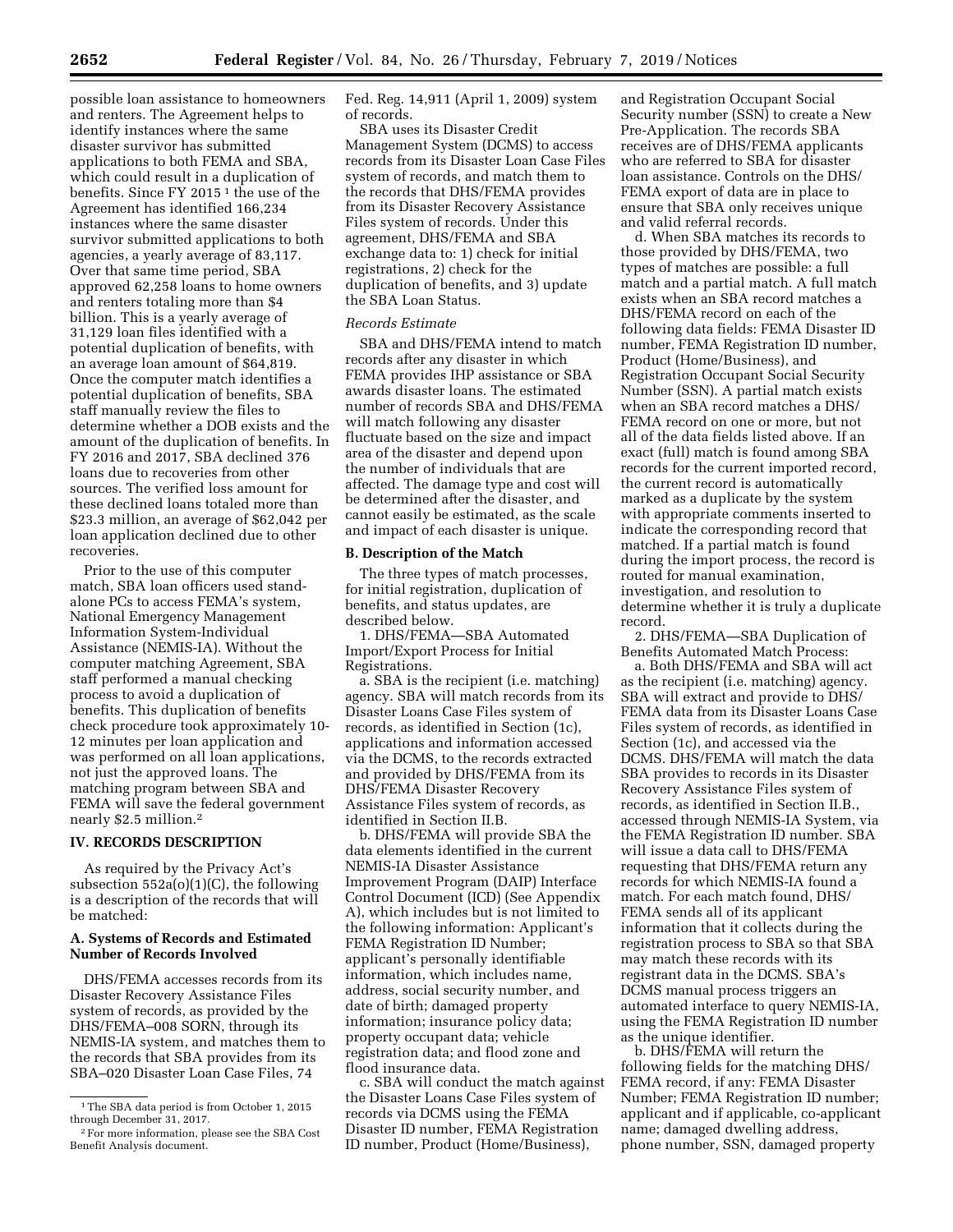data, insurance policy information, contact address (if different from damaged dwelling address), flood zone and flood insurance data, FEMA Housing Assistance and Other Needs Assistance data, program, award level, eligibility, inspection data, verification of ownership and occupancy, and approval or rejection data. DHS/FEMA will return no result when the FEMA Registration ID number is not matched.

c. For each matching record received from DHS/FEMA, SBA determines whether DHS/FEMA assistance duplicates SBA loan assistance. If SBA loan officers determine that there is a duplication of benefits, the duplicated amount is deducted from the eligible SBA loan amount.

3. DHS/FEMA—SBA Status Update Automated Match Process:

a. DHS/FEMA will act as the recipient (i.e. matching) agency. DHS/FEMA will match records from its Disaster Recovery Assistance Files system of records, as identified in Section (1b), to the records extracted and provided by SBA from its Disaster Loans Case Files system of records, as identified in Section (1c). The purpose of this process is to update DHS/FEMA applicant information with the status of SBA loan determinations. The records provided by SBA will be automatically imported into NEMIS-IA to update the status of existing applicant records. The records DHS/FEMA receives from SBA are of DHS/FEMA applicants who were referred to SBA for disaster loan assistance. Controls on the SBA export of data are in place to ensure that DHS/ FEMA only receives unique and valid referral records.

b. SBA will provide to DHS/FEMA information and data, including but not limited to the following: personal information about SBA applicants, including name, damaged dwelling address, and SSN; application data; loss to personal property data; loss mitigation data; SBA loan data; and SBA event data. DHS/FEMA will conduct the match using FEMA Disaster Number and FEMA Registration ID number.

c. Loan data for matched records will be recorded and displayed in NEMIS-IA. Loan data will also be run through NEMIS-IA business rules; potentially duplicative categories of assistance are sent to FEMA's Program Review process for manual evaluation of any duplication of benefits. If FEMA review staff determines that there is a duplication of benefits, the duplicated amount is deducted from the eligible award. FEMA applicants receive a letter that indicates the amount of their eligible award and their ability to appeal.

## **C. Projected Starting and Completion Dates**

This Agreement will take effect forty (40) days from the date copies of this signed Agreement are sent to both Houses of Congress and OMB, or thirty (30) days from the date the Computer Matching Notice is published in the Federal Register for public comment, at which time comments will be addressed. Additionally, depending on whether comments are received, this Agreement could yield a contrary determination (Commencement Date). DHS/FEMA is the agency that will:

1. Transmit this Agreement to Congress;

2. Notify OMB;

3. Publish the Computer Matching Notice in the Federal Register; and

4. Address public comments that may result from publication in the Federal Register.

Matches under this program will be conducted for every Presidential disaster declaration where IHP assistance has been granted. The aforementioned matching processes shall commence, as needed, following a disaster declaration, and shall last until DHS/FEMA IHP disaster assistance closes out, or until SBA have stopped processing applications, whichever is later.

## **V. NOTICE PROCEDURES**

The Privacy Act's subsection 552a(o)(1)(D) requires CMAs to specify procedures for notifying applicants/ recipients at the time of registration and other periodic notice, as directed by the Data Integrity Board of such agency (subject to guidance provided by the Director of OMB pursuant to subsection v), to applicants for and recipients of financial assistance or payments under Federal benefit programs.

As noted under Section V.A. and Section V.B. of this Agreement, DHS/ FEMA and SBA have both published SORNs informing applicants/recipients that their information may be subject to verification through matching programs per 5 U.S.C. § 552a(o)(1)(D). As further required by the Privacy Act, DHS/FEMA and SBA shall make a copy of this Agreement available to the public upon request and it shall be published in the **Federal Register**.

#### **A. DHS/FEMA recipients**

FEMA Form 009-0-1 ''Application/ Registration for Disaster Assistance,'' Form 009-0-3 ''Declaration and Release'' (both part of OMB ICR No. 1660-0002), and various other forms used for financial assistance benefits immediately following a declared

disaster, use a Privacy Act statement, *see* 5 U.S.C. § 552a(e)(3), to provide notice to applicants regarding the use of their information. The Privacy Act statements provide notice of computer matching or the sharing of their records consistent with this Agreement. The Privacy Act statement is read to call center applicants and is displayed and agreed to by Internet applicants. Also, FEMA Form 009-0-3 requires the applicant's signature in order to receive financial assistance. Additionally, DHS/ FEMA gives public notice via its Individual Assistance Program Privacy Impact Assessment3 (PIA) and in its system of records notice identified in Section II.B.

#### **B. SBA recipients**

SBA Forms 5 ''Disaster Business Loan Application,'' 5C ''Disaster Home Loan Application,'' and the Electronic Loan Application (ELA) include a Privacy Act statement that provides notice that SBA may disclose personal information under a published ''routine use,'' as permitted by law. SBA's published system of records notice, identified in Section II. B), provides notice that a computer match may be performed to share information with another Federal agency in connection with the issuance of a grant, loan or other benefit. In addition, the Privacy Act requires that a copy of each CMA entered into with a recipient agency shall be available upon request to the public.

# **VI. VERIFICATION PROCEDURE AND OPPORTUNITY TO CONTEST**

# **A. General**

The Privacy Act's subsection 552a(o)(1)(E) requires that each CMA outline procedures for verifying information produced in the matching program, as required by 5 U.S.C. § 552a(p). This subsection requires agencies to independently verify the information produced by a matching program and to provide the individual an opportunity to contest the agency's findings, before an adverse action is taken against the individual, as a result of the match. Subsequent amendments and regulations allow for an agency to authorize a waiver of independent verification procedures when it finds a high degree of confidence in the accuracy of the data. (*See* OMB ''Final Guidance Interpreting the Provisions of P.L.100-503, the Computer Matching and Privacy Protection Act'', Sec. 6.g. Providing Due Process to Matching

<sup>3</sup>The PIA can be found at *[https://www.dhs.gov/](https://www.dhs.gov/publication/dhsfemapia-049-individual-assistance-ia-program)  [publication/dhsfemapia-049-individual-assistance](https://www.dhs.gov/publication/dhsfemapia-049-individual-assistance-ia-program)[ia-program.](https://www.dhs.gov/publication/dhsfemapia-049-individual-assistance-ia-program)*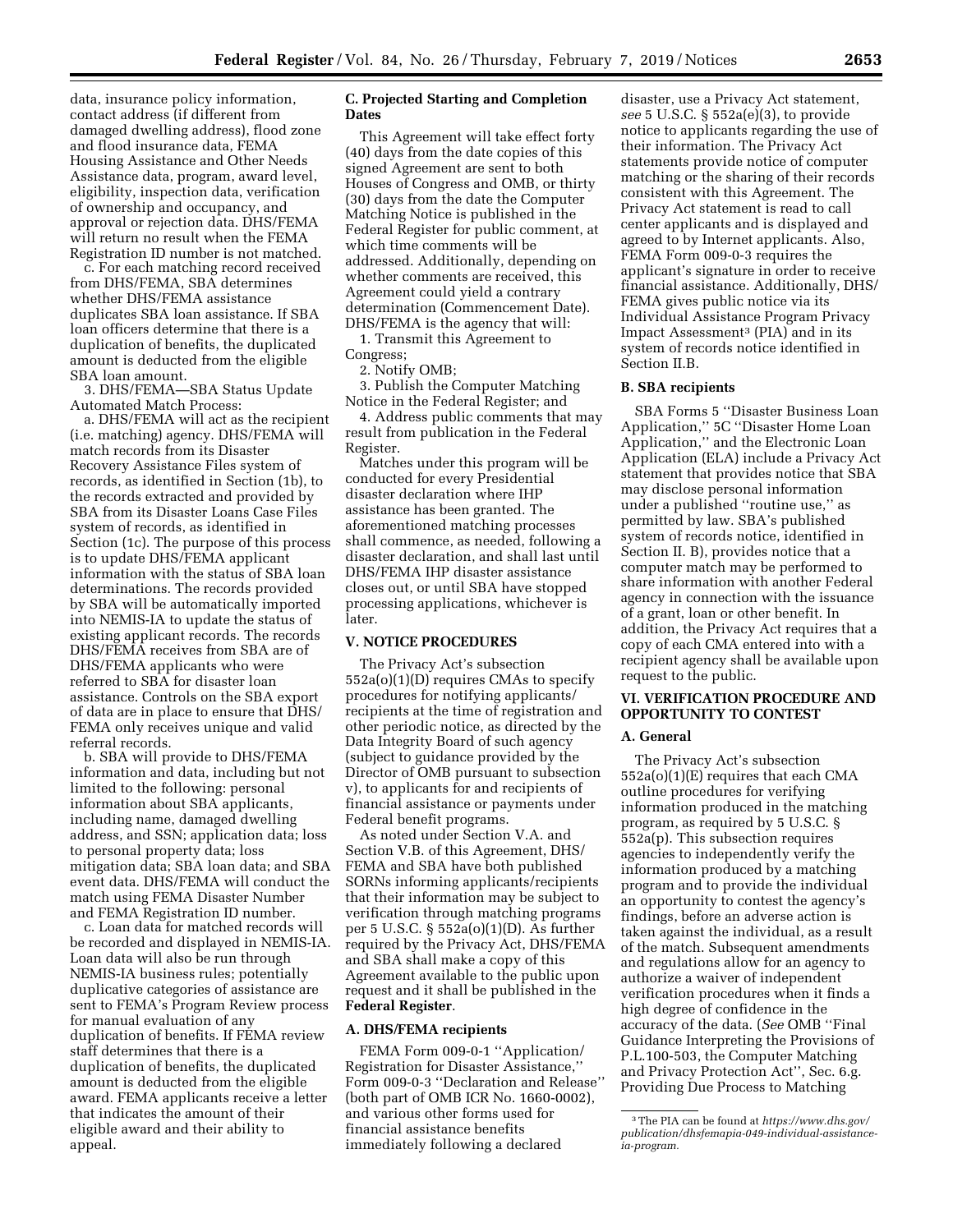Subjects, 54 Fed. Reg. 25,818 (June 19, 1989).

DHS/FEMA will be responsible for ensuring that DHS/FEMA data is current and accurate at the time it is provided to SBA. SBA will be responsible for ensuring that SBA data is current and accurate at the time it is provided to DHS/FEMA.

## **B. DHS/FEMA—SBA Automated Import/Export Process for Initial Registrations**

The matching program for the initial contact information for individuals and businesses will be accomplished by mapping applicant data for DHS/FEMA NEMIS-IA fields described earlier to the DCMS application data fields. During the automated import process, a computer match is performed against existing DCMS applications as described in Section IV.B.1.

If the applicant's data does not match an existing pre-application or application in the SBA's DCMS, then the applicant's data will be automatically transferred into DCMS to create a new pre-Application. An SBA application for disaster assistance may be mailed to the registrant.

If the applicant's data does match an existing pre-application or application in SBA's DCMS, it indicates that there may be an existing pre-application/ application for the applicant in the DCMS. If there is an exact match, the system will transfer the record into SBA's DCMS but will identify it as a duplicate with appropriate comments inserted to indicate the corresponding record that matched. If there is a partial match, the system will insert the record within the SBA's DCMS but will identify it as a potential duplicate. The record is then further reviewed by SBA employees to determine whether the data reported by the DHS/FEMA applicant is a duplicate of previously submitted registration data. Only one of the applications is kept for processing and the other duplicate pre-applications or applications will not be processed.

# **C. DHS/FEMA—SBA Duplication of Benefits Automated Match**

The matching program is to ensure that recipients of SBA disaster loans have not received duplicative benefits for the same disaster from DHS/FEMA. The matching process begins by matching the DHS/FEMA Registration ID number. If the data matches, specific to the application or approved loan, SBA will then proceed with its manual process to determine whether there is a duplication of benefits. Upon determining that there is duplication of benefits, the dollar values for the

benefits issued by DHS/FEMA may reduce the eligible amount of the disaster loan or may cause SBA loan proceeds to be used to repay the grant program in the amount of the duplicated assistance.

DHS/FEMA and SBA are responsible for verifying the submissions of data used during each respective benefit process and for resolving any discrepancies or inconsistencies on an individual basis.

At SBA, the matching program for duplication of benefits will be executed as part of loan processing and prior to each disbursement of an approved SBA disaster loan. Any match indicating that there is a possible duplicate benefit will be further reviewed by an SBA employee to determine whether the DHS/FEMA grant monies reported by the applicant or borrower are correct and matches the data reported by DHS/ FEMA. If there is a duplication of benefits, the amount of the SBA disaster loan will be reduced accordingly and the applicant will be provided written notice of the changes by processing a loan modification to reduce the loan amount or, where appropriate, to repay the DHS/FEMA grant program. The notice will provide the applicant with an opportunity to apply for reconsideration of the loan modification within six months of the date of the notice. Except in extraordinary or unforeseeable circumstances, SBA will not consider a request for a loan increase received more than two years from the date of the loan approval.

## **D. DHS/FEMA—SBA Status Update Automated Processes**

For informational purposes, SBA sends DHS/FEMA loan status updates as they occur and FEMA updates the loan records in NEMIS-IA based on the loan information received.

## **E. DHS/FEMA Notice and Opportunity to Contest**

As required by the Privacy Act's subsection 552a(p), DHS/FEMA will not terminate, suspend, reduce, deny, or take other adverse action against an applicant for or recipient of temporary housing assistance based on data disclosed from DHS/FEMA records until the individual is notified in writing of the potential adverse action, and provided an opportunity to contest the planned action. ''Adverse action'' means any action resulting in a termination, suspension, reduction, or final denial of eligibility, payment, or benefit. The applicant will follow the current DHS/ FEMA process for response as detailed in the written notice or letter.

To enable rapid response and resolution, DHS/FEMA and SBA telephone numbers will be provided to call in the event of a dispute. DHS/ FEMA and/or SBA will respond to these calls as soon as reasonably possible, and when requested, in writing.

## **VII. DISPOSITION AND RECORDS RETENTION OF MATCHED ITEMS**

As required by the Privacy Act's subsection  $552a(o)(1)(F)$ :

**A.** DHS/FEMA will retain data it receives from SBA under this Agreement only for the processing times required for the applicable federally funded benefit programs to verify data, and will then destroy all such data.

**B.** SBA will retain data received from DHS/FEMA under this Agreement only for the processing times required for the applicable federally funded benefit programs to verify data, and will then destroy all such data.

**C.** An exception applies if the information is required for evidentiary reasons, in which case, the information will be destroyed upon completion of the criminal, civil, or administrative actions and cases.

**D.** Any paper-based documentation used to determine whether a record was matched in the other agency's system and any documentation that was prepared for, provided to, or used to determine final benefit status will be destroyed by shredding, burning, or electronic erasure of the subject information according to the proper records retention schedules. Other identifiable records that may be created by each agency during the course of the investigation will be destroyed as soon as they have served the matching program's purpose pursuant to records retention requirements established in conjunction with the National Archives and Records Administration (NARA). For electronic matches, electronic records will be housed in DHS/FEMA's NEMIS-IA System, and SBA's DCMS database, retained with and according to the appropriate disaster recovery assistance records determined by the NARA.

**E.** Pursuant to SBA document retention policy, SBA retains applicant records in DCMS loan files, including records for matched items. DHS/FEMA will retain records pursuant to the Retention and Disposal section of DHS/ FEMA—008 Disaster Recovery Assistance Files, 78 FR 25282 (Apr. 30, 2013).

## **VIII. SECURITY PROCEDURES**

As required by the Privacy Act's subsection 552a(o)(1)(G), SBA and DHS/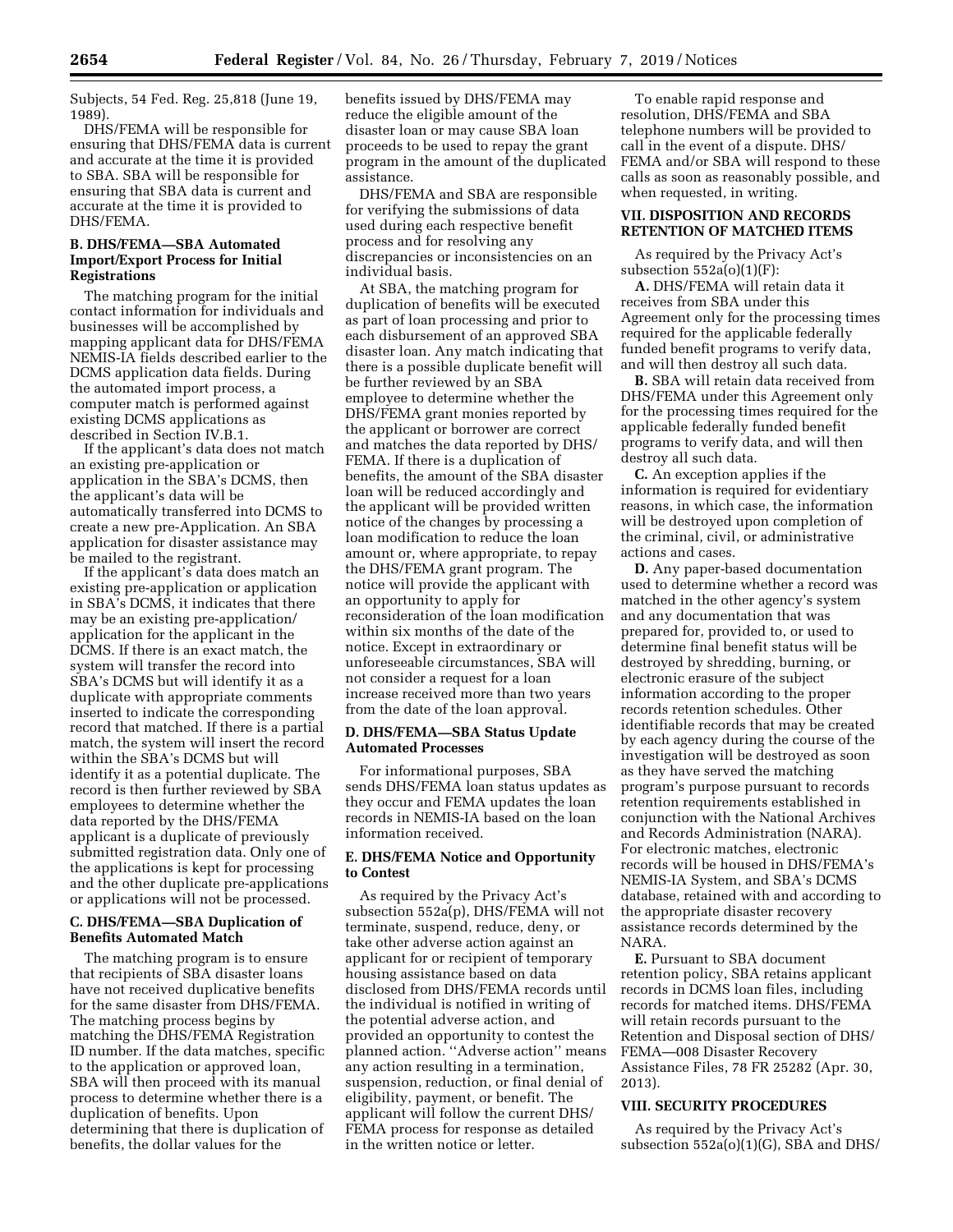FEMA agree to the following information security procedures:

#### **A. Administrative**

DHS/FEMA and SBA will comply with the existing and future requirements set forth by the Privacy Act, 44 U.S.C. §§ 3541-3549, related OMB circulars and memoranda such as Circular A-130, Managing Information as a Strategic Resource (July 28, 2016), and Memorandum M-06-16, Protection of Sensitive Agency Information (June 23, 2006); NIST directives; and the Federal Acquisition Regulations (FAR), including any applicable amendments published after the effective date of this Agreement*.* These laws, directives, and regulations include requirements for safeguarding federal information systems and personally identifiable information used in federal agency business processes, as well as related reporting requirements. Specifically, Federal Information System Modernization Act (FISMA), (44 U.S.C. §§3501–3558) requirements apply to all federal contractors, organizations, or entities that possess or use federal information, or that operate, use, or have access to federal information systems on behalf of an agency. Both DHS/FEMA and SBA will ensure that their authorized users will receive training to ensure proper information security and privacy protections are adhered to in a manner consistent with this Agreement. Accordingly, DHS/ FEMA and SBA will restrict access to the data matched and to any data created by the match to only those users authorized under this Agreement.

#### **B. Technical**

DHS/FEMA will transmit the data (specified in this Agreement) to SBA via the following process:

1. SBA will pull application data from DHS/FEMA Disaster Assistance Center (DAC) via a web services based Simple Object Access Protocol (SOAP), Extensible Markup Language (XML)/ Hypertext Transfer Protocol Secure (HTTPS) request. The data will be used to create applications inside the Disaster Credit Management System. For each record, a National Information Exchange Model (NIEM)-compliant response will be sent back to FEMA DAC indicating success or failure for the transfer of data. The SBA/DCMS to DHS/FEMA DAC export of referral data (specified in this Agreement) will occur via a web services-based SOAP, XML/ HTTPS request.

2. The DHS/FEMA Duplication of Benefits Interface will be initiated from the DCMS to the DHS/FEMA NEMIS-IA through a secured Virtual Private

Network tunnel, open only to SBA domain Internet Protocol addresses. The results of the query are returned to the DCMS in real-time and populated in the DCMS for delegated SBA staff to use in the determination of duplication of benefits.

### **C. Physical**

SBA and DHS/FEMA agree to maintain all automated matching records in a secured computer environment that includes the use of authorized access codes (passwords and/or PIV) to restrict access. Those records will be maintained under conditions that restrict access to persons who need them in connection with their official duties related to the matching process. It is the responsibility of the user's supervisor to ensure that DHS/ FEMA or SBA, as applicable, are notified when a user has departed or duties have changed such that the user no longer needs access to the system, to ensure timely deletion of the user's account and password.

## **D. On-Site Inspections**

SBA and DHS/FEMA may make onsite inspections of each other's recordkeeping and security practices, or make provisions beyond those in this Agreement to ensure the adequate safeguarding of records exchanged.

#### **IX. MONITORING AND COMPLIANCE**

DHS/FEMA and SBA agree that each agency may monitor compliance with the terms of this Agreement, including the non-discrimination provision. Both agencies have the right to monitor and review (1) transactions conducted pursuant to this Agreement, (2) the use of information obtained pursuant to this Agreement, and (3) policies, practices, and procedures related to this Agreement. Both agencies have the right to make onsite inspections to audit compliance with this Agreement for the duration or any extension of this Agreement. DHS/FEMA and SBA will cooperate to ensure the success of each agency's monitoring and compliance activities.

## **X. NON-DISCRIMINATION**

Any action required or permitted under this Agreement shall be conducted in a manner that does not discriminate against an individual based upon his or her national origin, race, color, sex, religion, or disability in accordance with Section 705 of the Homeland Security Act of 2002; Section 504 of the Rehabilitation Act of 1973, and agency implementing regulations at 6 C.F.R Part 15.

In fulfilling their obligations under Executive Order 13,166 (''Improving Access to Services for Persons with Limited English Proficiency,'' 65 Fed. Reg. 50,121 (Aug. 11, 2000)), DHS/ FEMA and SBA will take reasonable steps to provide limited English proficiency (LEP) persons with meaningful access to federally conducted programs and activities, including services and benefits. Meaningful access includes providing timely language assistance services to ensure effective communication with LEP persons and providing language services that are sufficient to provide the same level of access to services received by persons who are not LEP. Language assistance services may be oral and written, and must be provided at no charge to the individual. Vital documents, including notices relating to consent, verification of status, and contesting verification failures should be translated.

In accordance with Section 504 of the Rehabilitation Act of 1973 (29 U.S.C. § 701) and related agency implementing regulations, DHS/FEMA and SBA will provide accommodations to individuals with disabilities to ensure effective communication; including providing qualified sign language interpreters; providing accessible electronic and information technology; and producing notices and publications in alternate formats, at no charge to the individual. Persons with disabilities that may require accommodation and provision of alternative communication methods to ensure effective communication include persons who are deaf or hard of hearing, persons with vision impairments, and persons with psychiatric and/or developmental disabilities.

#### **XI. RECORDS USAGE, DUPLICATION AND REDISCLOSURE RESTRICTIONS**

SBA and DHS/FEMA agree to the following restrictions on use, duplication, and disclosure of information furnished by the other agency:

**A.** Records obtained for this matching program or created by the match will not be disclosed outside the agency except as may be essential to conduct the matching program, or as may be required by law. Each agency will obtain the written permission of the other agency before making such disclosure. *See* DHS/FEMA and SBA routine uses provided in the systems of records notices identified in Section II.B.

**B.** Records obtained for this matching program or created by the match will not be disseminated within the agency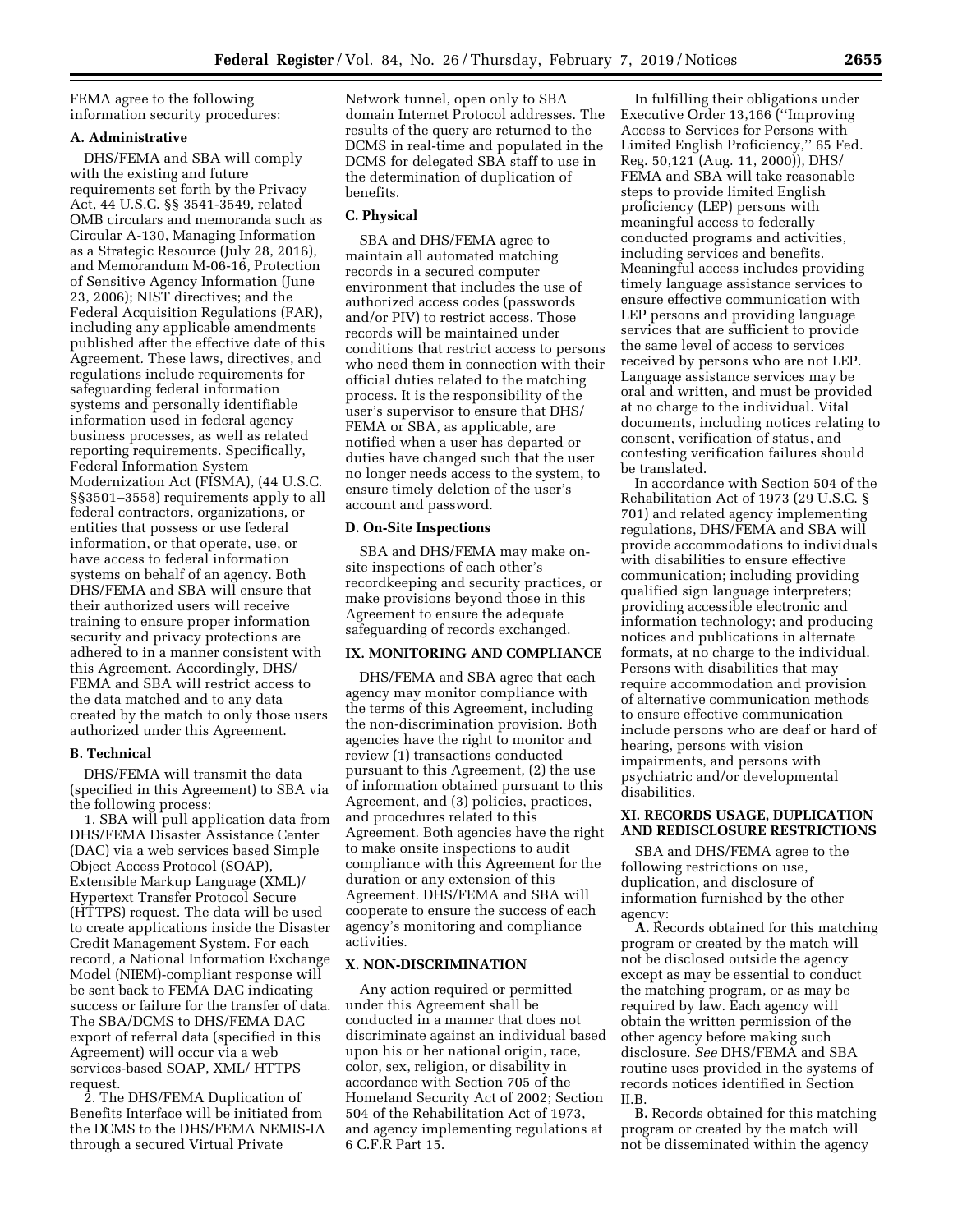except on a need-to-know basis, nor will they be used for any purpose other than that expressly described in this Agreement.

**C.** Data or information exchanged will not be duplicated unless essential to the conduct of the matching program. All stipulations in this Agreement will apply to any duplication.

**D.** If required to disclose these records to a state or local agency or to a government contractor in order to accomplish the matching program's purpose, each agency will obtain the written agreement of that entity to abide by the terms of this Agreement.

**E.** Each agency will keep an accounting of disclosure of an individual's record as required by the Privacy Act (5 U.S.C. § 552a(c)) and will make the accounting available upon request by the individual or other agency.

## **XII. RECORDS ACCURACY ASSESSMENTS**

DHS/FEMA and SBA attest that the quality of the specific records to be used in this matching program is assessed to be at least 99% accurate. The possibility of any erroneous match is extremely small.

In order to apply for DHS/FEMA assistance online via the DAC portal, an applicant's name, address, SSN, and date of birth are sent to a commercial database provider to perform identity verification. The identity verification ensures that a person exists with the provided credentials. In the rare instances where the applicant's identity is not verified online or the applicant chooses, the applicants must call one of the DHS/FEMA call centers to complete the registrations. The identity verification process is performed again.

In order to apply for SBA's Disaster Loan Assistance online via SBA's Electronic Loan Application (ELA) an applicant's name, address, SSN, and date of birth and other information is sent to a commercial database provider to perform identity verification. The identity verification confirms that a person exists with the provided credentials. In the rare instances where the online applicant's identity cannot be verified electronically or if the applicant chooses, the applicant must call SBA's Customer Service Center to complete the online application. Once an application (electronic or paper) is completed and submitted, the information is transmitted to the DCMS system, where it is reviewed and processed by loan officers, who also verify each applicant's identity.

## **XIII. INCIDENT REPORTING AND NOTIFICATION RESPONSIBILITIES**

**A.** DHS/FEMA and SBA agree to report and track incidents in accordance with the most current, final version of NIST Special Publication 800-61.4 Upon detection of an incident related to this interconnection, the agency experiencing the incident will promptly notify the other agency's System Security Contact(s) below:

- DHS/FEMA will promptly notify the following contact at SBA simultaneously: SBA Office for Disaster Assistance—Disaster Credit Management System (DCMS) Operations Center: (703) 487-8100, SBA Office of Chief Information Officer (OCIO) Chief Information Security Officer: 202-25-6708.
- SBA will promptly notify the following contact at DHS/FEMA simultaneously: Information System Security Officer (ISSO), Recovery Technology Programs Division (RTPD), Disaster Assistance Improvement Program (DAIP).

**B.** If the federal agency experiencing the incident is unable to speak with the other federal agency's System Security Contacts within one (1) hour, or if contacting the System Security Contact is not practical (e.g., outside of normal business hours), then the following contact information shall be used:

- FEMA Security Operations Center (SOC): (540) 542-4762 OR FEMA Helpdesk: 1-888-457-3362
- SBA IT Service Center: (855) 620-4780 OR ODA Service Desk (877) 398-1296

**C.** If either DHS/FEMA and SBA experience an exposure or of personally identifiable information (PII) provided under the terms of this Agreement, the federal agency that experienced the loss incident will also comply with the PII breach reporting and security requirements set forth by OMB M-17-12 ''Preparing for and Responding to a Breach of Personally Identifiable Information'' (January 3, 2017).

**D.** Neither SBA nor FEMA shall be liable for any cause of action arising from the possession, control, or use by a State or local government of survivor/ registrant PII, or for any loss, claim, damage or liability, of whatsoever kind or nature, which may arise from or in connection with this Agreement or the use of survivor/registrant PII.

Nothing in this section shall be construed as a waiver of sovereign immunity against suits by third persons against a State or local government.

Notwithstanding any rights that may be available under the legal authorities referenced in this Agreement, this Agreement itself is not intended to, and does not, create any right or benefit, substantive or procedural, enforceable at law or in equity by any party against the United States, its departments, agencies, or entities, its officers, employees, or agents, or any other person.

**E.** DHS/FEMA and SBA agree to notify all the Security Contact(s) named in this Agreement as soon as possible, but no later than one (1) hour, after the discovery of a breach (or suspected breach) involving PII. The agency that experienced the incident will also be responsible for following its internal established procedures, including:

- Notifying the proper organizations (e.g., United States Computer Emergency Readiness Team (US-CERT), the ISSOs, and other contacts listed in this document);
- Conducting a breach and risk analysis, and making a determination of the need for notice and/or remediation to individuals affected by the loss;
- Providing such notice and credit monitoring to the affected individuals at no cost to the other agency, if the analysis conducted by the agency having experienced the loss incident indicates that individual notice and credit monitoring are appropriate.

**F.** In the event of any incident arising from or in connection with this Agreement, each Agency will be responsible only for costs and/or litigation arising from a breach of the Agency's own systems or data; FEMA is responsible only for costs and litigation associated with breaches to FEMA systems or data and SBA is responsible only for breaches associated with SBA system or data.

FEMA shall not be liable to SBA or to any third person for any cause of action arising from the possession, control, or use by SBA of survivor/registrant PII, or for any loss, claim, damage or liability, of whatsoever kind or nature, which may arise from or in connection with this Agreement or the use of survivor/ registrant PII.

SBA shall not be liable to FEMA or to any third person for any cause of action arising from the possession, control, or use by FEMA of applicant PII, or for any loss, claim, damage or liability, of whatsoever kind or nature, which may arise from or in connection with this Agreement or the use of survivor/ registrant PII.

Nothing in this section shall be construed as a waiver of sovereign immunity against suits by third persons.

<sup>4</sup>Cichonski, P., Millar, T., Grance, T., & Scarfone, K. (2012, August). *Computer Security Incident Handling Guide* (Unit, Department of Commerce, National Institute of Standards and Technology). Retrieved fro[m http://nvlpubs.nist.gov/nistpubs/](http://nvlpubs.nist.gov/nistpubs/SpecialPublications/NIST.SP.800-61r2.pdf)  [SpecialPublications/NIST.SP.800-61r2.pdf.](http://nvlpubs.nist.gov/nistpubs/SpecialPublications/NIST.SP.800-61r2.pdf)